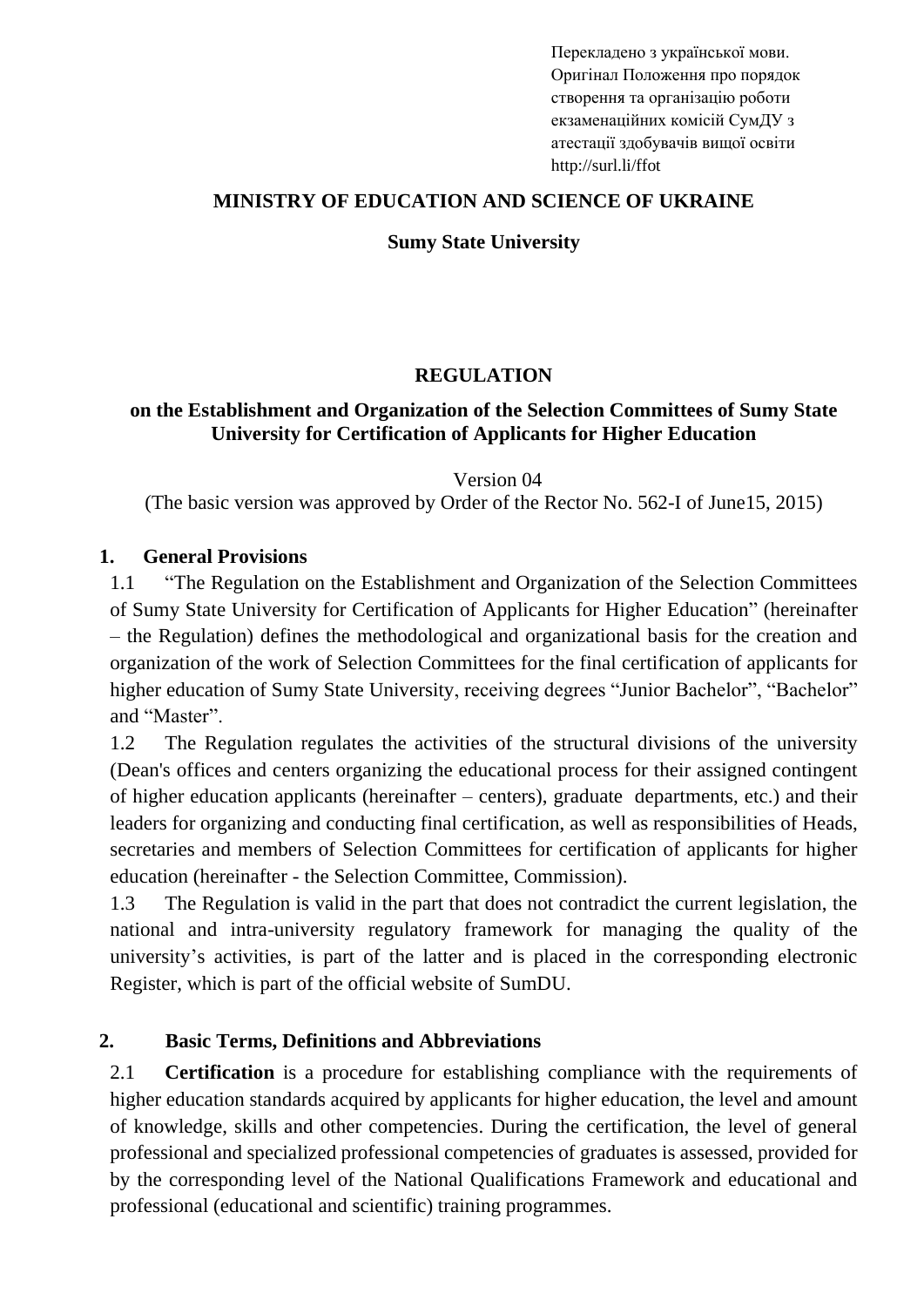| MES of Ukraine | Regulation                                               | Page 2     |
|----------------|----------------------------------------------------------|------------|
| SumDU          | on the Establishment and Organization of the Selection   |            |
|                | Committees of Sumy State University for Certification of | Version 04 |
|                | Applicants for Higher Education                          |            |

**Final exam** – a form of final assessment of learning outcomes obtained after graduation of the applicant for higher education according to the relevant educational and professional (educational and scientific) programme.

**Graduate department** – a department that, in accordance with Article 33 of the Law of Ukraine "On Higher Education", carries out educational, methodological and/or scientific activities in a certain specialty (specialization) or an intersectoral group of specialties; is the base for the formation of a project group and a group for the provision of an educational programme in a certain specialty and is responsible for organizing vocational guidance work, activities for the final certification of applicants for higher education in the relevant specialty (educational programme), etc.

**Applicant for higher education –** a person who studies at a university at a certain level of higher education in order to obtain the appropriate degree and qualification.

**Qualification** – the official result of assessment and recognition, which is obtained when the Selection Committee for the certification of applicants for higher education has established that the person has achieved competencies (learning outcomes) in accordance with the standards of higher education; qualification is certified by the relevant document of higher education.

**Qualification work** – the final thesis (project) independently completed by the applicant for higher education, which makes it possible to assess the learning outcomes obtained after the completion of the training of the applicant for higher education according to the relevant educational and professional (educational and scientific) programme.

**Competence** is a dynamic combination of knowledge, skills and practical skills, ways of thinking, professional, ideological and civic qualities, moral and ethical values, which determines a person's ability to successfully carry out professional and further educational activities and is the result of training at a certain level of higher education.

## **Other abbreviations and acronyms:**

- ADPTNE – Academic Department for Practical Training and Network with Employers;

- AD Academic Department;
- AOC– Academic and Organizational Center.

# **3. General Organizational and Methodological Provisions of the Final Certification of Applicants for Higher Education**

3.1 Applicants for higher education who have fulfilled all the requirements of the curriculum and educational and professional (educational and scientific) training programme are allowed to the final certification.

3.2 Certification of applicants for higher education can be carried out in the following forms:

final exams in individual disciplines;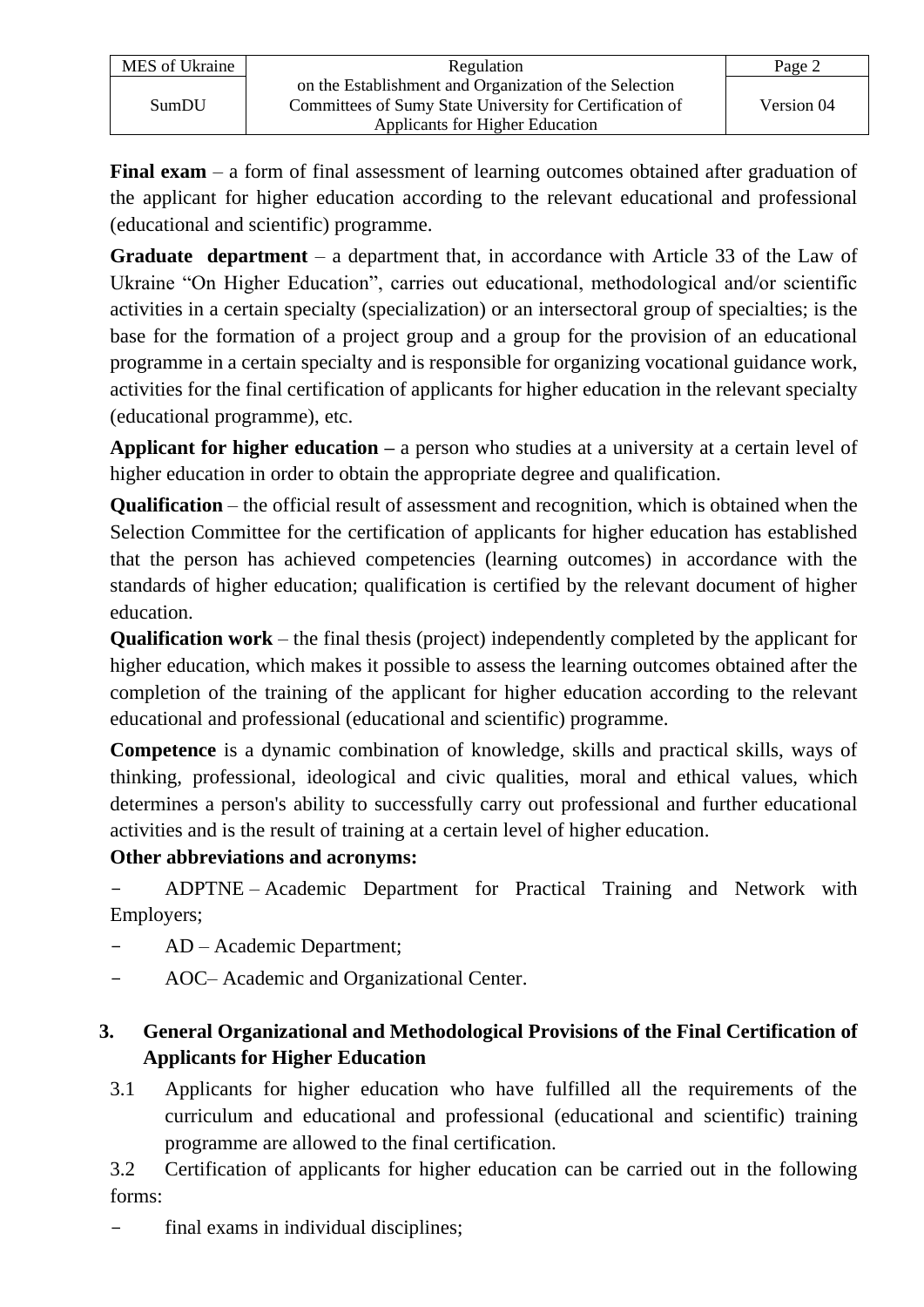| MES of Ukraine | Regulation                                                                                                         | Page 3     |
|----------------|--------------------------------------------------------------------------------------------------------------------|------------|
| SumDU          | on the Establishment and Organization of the Selection<br>Committees of Sumy State University for Certification of | Version 04 |
|                | Applicants for Higher Education                                                                                    |            |

- final comprehensive exam in the programme of several disciplines,
- a unified state qualification exam for persons receiving a master's degree;
- defense of qualification work;
- defense of qualification work and final exams in certain disciplines;
- defense of qualification work and final comprehensive exam.

General requirements for forms of certification are determined by higher education standards. Forms of certification for each level of higher education within each specialty of the university are established by the order of the Rector on the proposals of the graduate departments and are indicated in the curricula.

3.3 The content of the final exam programmes and the tasks of qualification works are determined by the requirements for general professional and specialized professional competencies of applicants for higher education, which are subject to assessment in accordance with the educational and professional (educational and scientific) specialist training programme.

3.4 The programme of the final exam, which, among other things, establishes the procedure and type of the final exam (usually written or testing; in exceptional cases, to assess language communications – oral) and criteria for assessing learning outcomes, is developed by the issuing department, and submitted for approval to the Head of the AOC not later than six months before the certification. After approval, but not later than five months before the certification, these materials are published by the issuing department on information stands and the department's website.

Other examination materials (tasks, tests, templates for checking test items, etc.) for certification of applicants for higher education are compiled by the scientific and pedagogical workers of the graduate departments based on the final examination programmes. The procedure for their development, coordination and approval is regulated by the relevant provisions and methodological instructions of the internal university regulatory framework for managing the quality of the university's activities. The specified examination materials in one copy are transferred to the Director (Dean) of the corresponding institute (faculty) not later than two months before the certification and are stored in the Dean's Office of the institute (faculty) as documents of strict reporting. Immediately before the final exam, separate variants of the tasks are replicated in a number that takes into account the estimated number of persons who will take the exam and are transferred to the Head of the examination committee.

## **4. The Procedure for Forming Selection Committees. Duties of the Head and Secretary of the Selection Committee**

4.1 To conduct certification, Selection Committees are created annually, which operate during the calendar year.

Selection Committees shall be created as a single for all forms of higher education for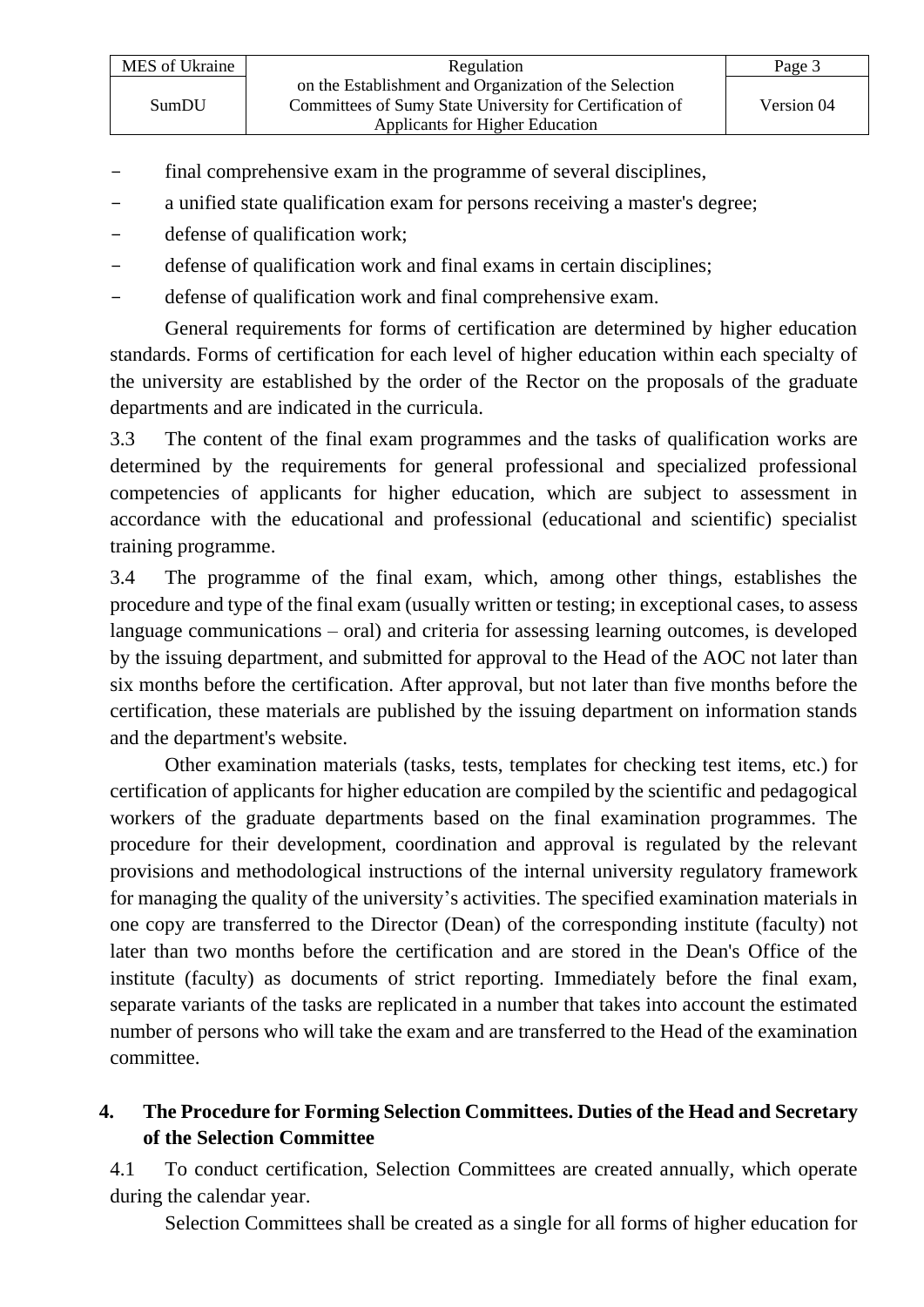| MES of Ukraine | Regulation                                                                                                         | Page 4     |
|----------------|--------------------------------------------------------------------------------------------------------------------|------------|
| SumDU          | on the Establishment and Organization of the Selection<br>Committees of Sumy State University for Certification of | Version 04 |
|                | Applicants for Higher Education                                                                                    |            |

applicants in each specialty for all its educational levels. Depending on the number of applicants for higher education and the terms provided by the schedule of the educational process for certification, several commissions in the same specialty (specialization) or joint commissions for related specialties (specializations) within the relevant field of knowledge may be established.

4.2 Selection Committees shall be composed of the Head, his Deputy, and members of the commission. Selection Committees may include persons who have a qualification in the relevant specialty and/or work experience in the specialty of at least 5 years.

4.3 The Head of the Selection Committee is appointed a person from among the leading experts of the industry, representatives of state and non-state forms of ownership, institutions, and organizations. The same person can be the Head of the commission for not more than three consecutive years.

The Deputy Heads of the Selection Committees are appointed:

Directors (Deans, Heads of centers) of corresponding institutes (faculties, centers) or their Deputies;

− Heads of corresponding graduate departments or their Deputies - when conducting certification event in the form of defense of qualification work.

4.4 The members of the commission are appointed from among the leading professors, associate professors, senior lecturers of the university who have a scientific degree and at least two persons from the representatives of expert councils of employers, leading specialists in the relevant industries. Employees of research institutes and other institutions of higher education may also be appointed members of Selection Committees.

4.5 The secretary of the Selection Committee is an appointed person from among scientific and pedagogical staff or highly qualified specialists of structural subdivisions (Dean's offices, departments, centers, etc.).

4.6 Proposals for the appointment of Heads of Selection Committees, their Deputies, members of commissions and secretaries shall be submitted in the form of memos by the Heads of graduate departments (Appendix 1) in coordination with the Director of the institute (Dean of faculty, Head of center) to the Academic Department for Practical Training and Network with Employers not later than two months before the certification. Generalized proposals for the appointment of Heads of Selection Committees shall be submitted to the Rector for approval in the form established by Appendix 2 of this Regulation.

4.7 The personal composition of the Selection Committees (Head of the commission, his Deputy, members of the commission) and secretaries are approved by order of the Rector not later than one month before the certification. The order is made by the Head of ADPTNE in coordination with the Head of AOC and the First Vice-Rector according to the submitted memos of the Heads of graduate departments (Appendix 3).

4.8 The Head of the Selection Committee is responsible for the performance of the functions assigned to the Selection Committee. The Head of the Selection Committee: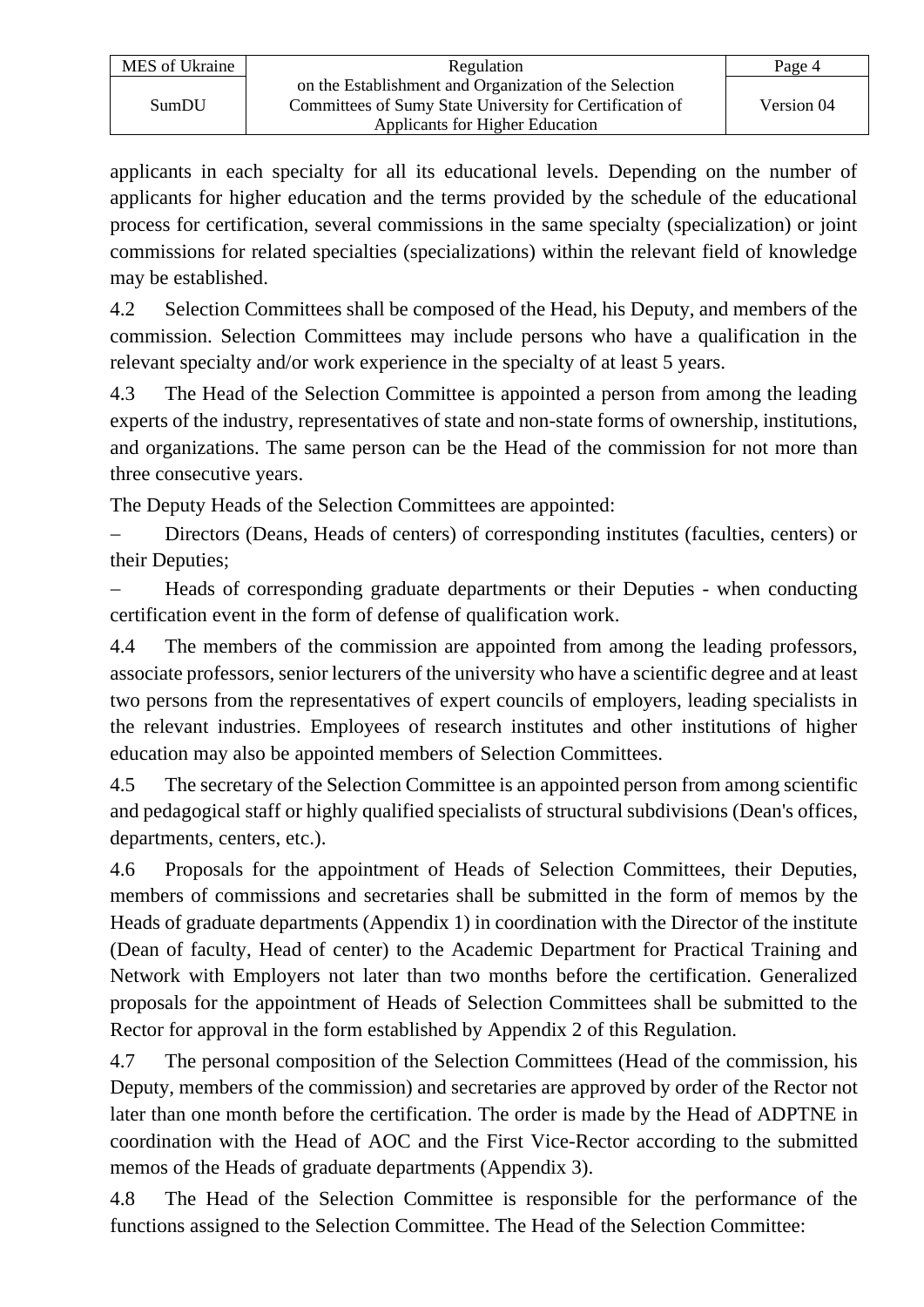moderates the meetings of the commission;

- acquaints all members of the commission with their rights and responsibilities;

receives a set of examination tasks of the final exam from the Director of the institute (Dean of the faculty);

supervises the work of the secretary of the commission on the preparation of documents necessary for the work of the commission and the execution of protocols;

prepares a report on the work of the Selection Committee.

4.9 If the Head of the Selection Committee is temporarily unable to perform his duties, his duties will be assigned to a Deputy.

4.10 The secretary of the Selection Committee is not a member of the Selection Committee and does not take part in voting. The secretary is responsible for the correct and timely execution of documents of the Selection Committee.

4.10.1 At least one day prior to the meeting of the Selection Committee for the defense of qualification works, the secretary of the Selection Committee shall receive from the graduate department:

submission to the Selection Committee in the form established by Appendix 4 of the Regulation;

qualification works of applicants for higher education;

- − reviews of qualification works;
- results of checking qualification papers for academic plagiarism;

− references or acts on implementation of scientific researches, letters-orders of enterprises for implementation of qualification works;

− copies of publications of candidates for higher education on the topic of qualification work.

4.10.2 Prior to the commencement of the work of the examination committee, its secretary must submit to the Head of the committee:

an excerpt from the order on the personal composition of the Selection Committee;

− forms of the minutes of the Selection Committee meetings;

− approved work schedule of the Selection Committee;

students' record books;

− order of the Director of the institute (Dean of the faculty, Head of the center, who organizes the educational process for the contingent assigned to them) about the admission of applicants for higher education to the certification;

summary records of academic progress of applicants for higher education;

− programme of final examinations;

− criteria for evaluating the results of higher education applicants.

4.10.3 During the term of work of the Selection Committee its secretary:

informs the Head and members of the Selection Committee about the work of the commission;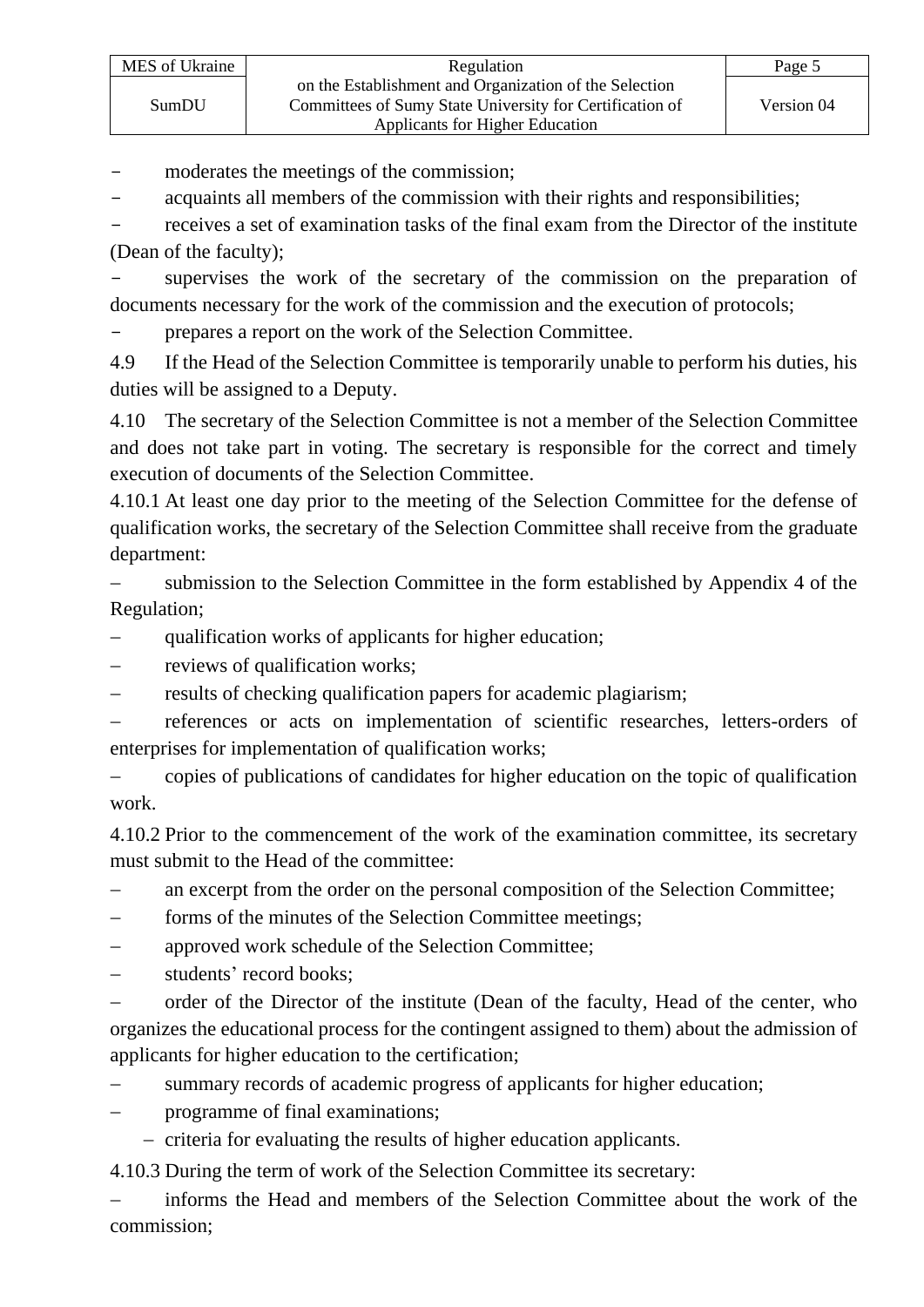keeps minutes of meetings of the Selection Committee;

prepares a package of documents necessary for the remuneration of members of the Selection Committee.

4.10.4 Within three working days after the end of the meeting of the Selection Committee, its secretary shall submit:

− the original of the protocol (Appendices 5, 6) to the Academic Department for Practical Training and Network with Employers, and a copy to the Dean's Office (center);

to the graduate department – completed students' record books, written works of final exams (answer sheets for oral examinations), qualification papers and other documents specified in clause 4.10.1 of the Regulation prepared for transfer to the archive.

4.10.5 After completion of the work of the Selection Committee, its secretary within a week delivers the original report of the Head of the Selection Committee (Appendix 7) and the department report on the results of the defense of qualification works of applicants for higher education (Appendix 8) to the Academic Department for Practical Training and Network with Employers.

4.11 The Head of the graduate department organizes the work of Selection Committees for certification of applicants for higher education. Control over their formation, organization of work and activities is carried out by the Head of the AOC and the First Vice-Rector.

# **5. Organization and Procedure for Certification**

5.1 Certification of applicants for higher education is carried out after the completion of the cycle of theoretical training and practical training. The terms of certification are determined by the schedule of the educational process.

5.2 Final exams and the defense of qualification works are carried out according to the schedule, which is drawn up by the secretary of the examination committee, agreed with the Head of the commission, the Head of the AD, the Head of the AOC and approved by the Director of the relevant institute (Dean of the corresponding faculty, Head of the center) and is brought to the attention of applicants for higher education not later than one month before the start of the certification. The interval between exams in each group must be at least five calendar days.

5.3 Offsite meetings of the examination committee can be held on the basis of enterprises and institutions for which the topic of qualification works presented for defense is of scientific and theoretical or practical significance, as well as if the applicant for higher education works at this enterprise or is sent to it for employment.

5.4 The defense of interdepartmental complex qualification works can be carried out in the form of a joint meeting of several Selection Committees with a separate protocol for each commission.

5.5 Certification of applicants for higher education whose ability to physically visit the university at the time of the final certification is limited or absent, and traditional certification tools cannot be applied (due to natural disasters, quarantine measures, other force majeure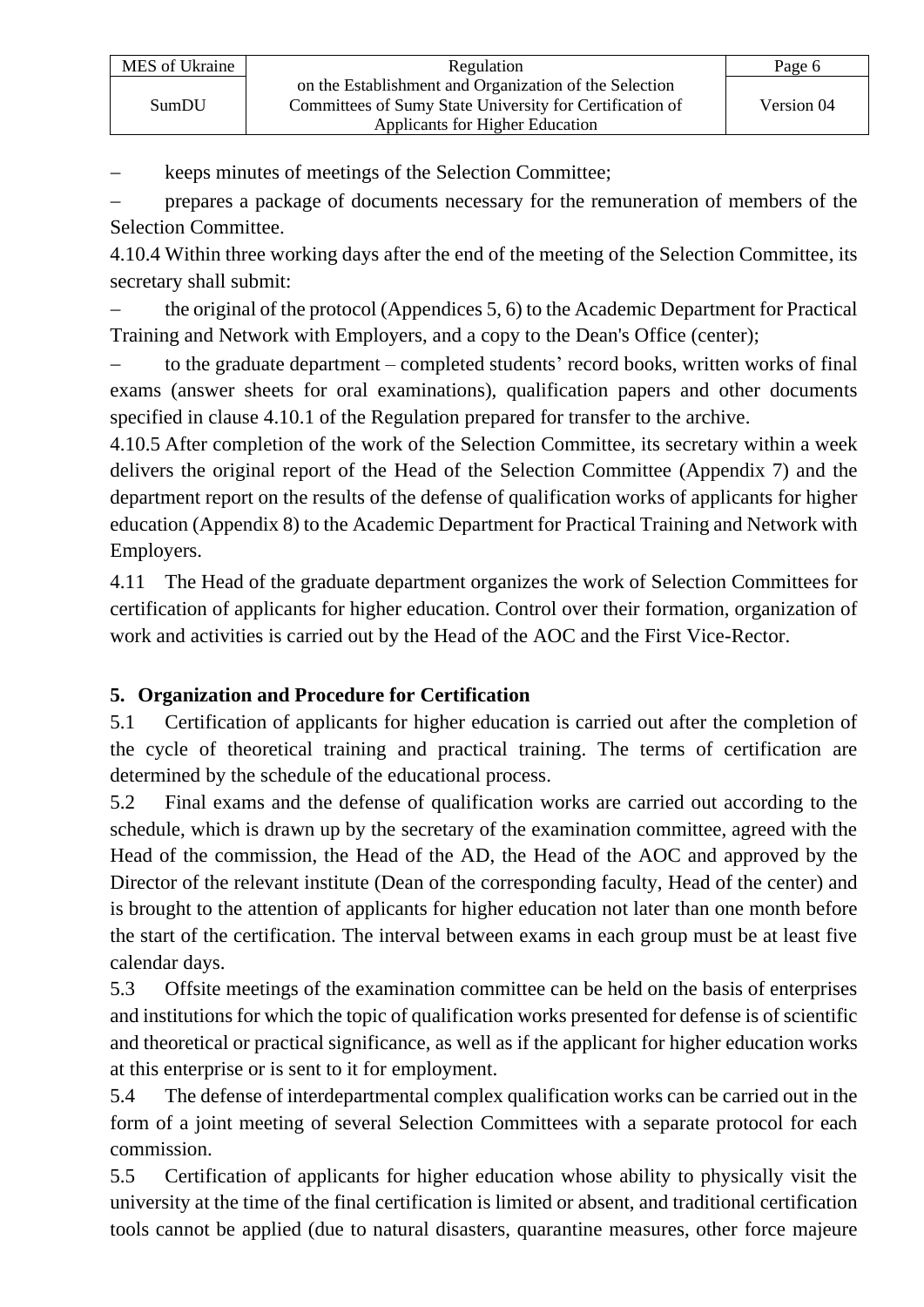| MES of Ukraine | Regulation                                               | Page 7     |
|----------------|----------------------------------------------------------|------------|
| SumDU          | on the Establishment and Organization of the Selection   |            |
|                | Committees of Sumy State University for Certification of | Version 04 |
|                | Applicants for Higher Education                          |            |

circumstances and in motivated cases (applicant is a person with special educational needs, participant of academic mobility, etc.)) can be conducted using distance technology. In this case there is a digital recording of the certification process (video recording, audio recording, etc.). A digital recording of the certification process shall be stored at the university for at least one year.

5.6 In case of certification of applicants for higher education in a foreign language (English, German, French, Polish and other languages of international academic communication), specialists of the relevant language qualification are additionally involved in the work of Selection Committees.

5.7 The passing of final exams and the defense of qualification works are carried out at an open meeting of the examination committee with the participation of at least half of its members. Applicants for higher education and other persons present at the meeting can freely carry out audio and/or video recording of the certification process.

5.8 Holding a meeting of the commission for the protection of qualification work involves:

− announcement by the secretary of the examination committee of the surname, name and patronymic of the applicant for higher education and the topic of his qualification work;

− announcement of the achievements of the applicant for higher education (scientific, creative, and recommendations of the issuing department);

− report of the applicant of higher education in any form on the essence of qualification work, the basic technical (scientific) decisions, the received results and degree of performance of the task. Different forms of report visualization can be used - mandatory graphic material defined by the task, slides, videos, etc.; demonstration of the experiment depending on the time required for its demonstration in full, and the possibility of placing experimental equipment, models, samples, etc. Demonstration may be held either directly at the meeting of the Selection Committee, or on the eve of the defense at the location of the experimental sample, in the presence of members of the Selection Committee, who are instructed by the Head of the commission to get acquainted with the experimental part;

− answers to questions from members of the Selection Committee;

− announcement by the secretary of the Selection Committee of the Research Director's feedback or the Research Director's speech with a brief description of the work of the higher education applicant during the preparation of the qualification work;

− announcement by the secretary of the Selection Committee of the reviewer's remarks and conclusions on the qualification work;

− responses of the applicant to the remarks of the Research Director of the qualification work and the reviewer;

− announcement by the Head of the Selection Committee of the end of the defense.

5.9 The duration of the meeting of the Selection Committee should not exceed six hours per day. The duration of the defense of the qualification work (oral exam) should not exceed 30 minutes, including 20 minutes - on the report (response) of the applicant. Not more than 3 astronomical hours are allotted for the written final exam (duration of testing - not more than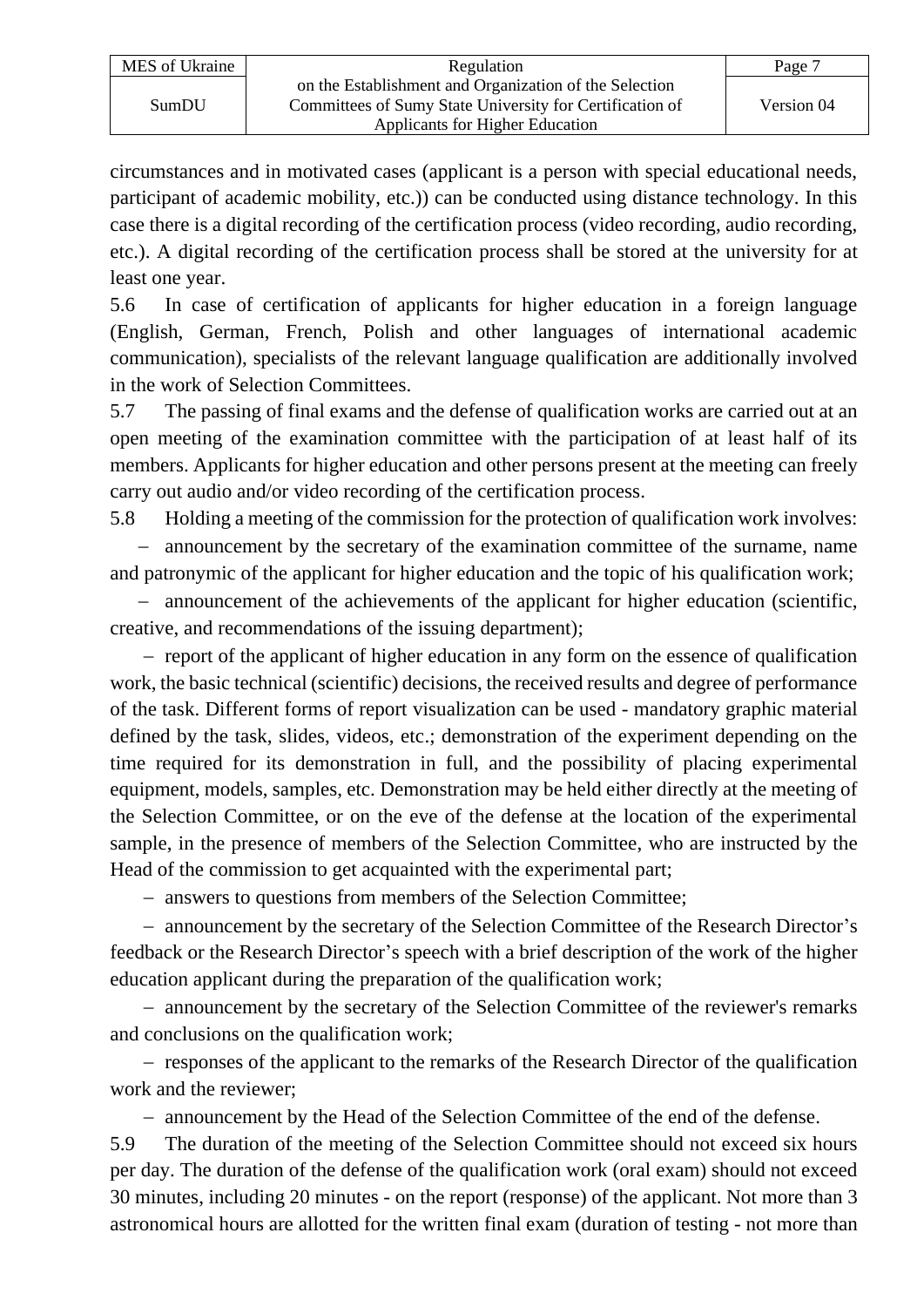2 clock hours).

5.10 Assessment of the results of final exams and defense of qualification works is carried out on the scale officially approved by the university.

5.11 The decision of the Selection Committee on the assessment of knowledge, skills and other competencies identified during the final exam or the defense of a qualification work, as well as the assignment of the corresponding qualification to an applicant for higher education and the issuance of a diploma of a certain type is taken at a closed meeting of the Commission by open voting by a simple majority of votes of the Commission members. If there is an equal number of votes for both options, the Head's vote is decisive.

5.12 Sessions of the Selection Committee are recorded in the minutes in the form established by Appendix 3 of the Regulation. The minutes are signed by the Head and members of the Selection Committee who participated in the meeting.

5.13 The results of the defense of the qualifying work, as well as the oral final exam, are announced on the day of the exam after the minutes of the meeting of the Selection Committee are drawn up. The results of the written examinations are announced the day after the exam.

5.14 In case of disagreement with the assessment, the applicant for higher education has the right to appeal.

5.14.1 The appeal is submitted personally by the applicant for higher education addressed to the Rector on the day of the defense of the final qualification work (oral examination) or the announcement of the results of the written examination, but not later than the next working day after the announcement of the results.

5.14.2 On behalf of the Rector, in case of an appeal, by order of the First Vice-Rector under his supervision, a Commission is created to consider the appeal.

5.14.3 The appeal is considered by the Appeals Commission not later than the next working day after its submission. Conclusions of the Appeals Commission shall be formalized by the relevant protocol. If the Appeals Commission establishes violations during the certification, which influenced the results of the evaluation, the decision of the Selection Committee based on the findings of the Appeals Commission shall change the grade.

5.15 Second passing of final examinations or defending a qualification work in order to raise the grade is not allowed.

5.16 For applicants for higher education who failed to pass final examinations and/or defend a qualification work for a valid reason (documented), the period of certification may be postponed by the Rector of the university on the proposal of the Director of the institute (Dean of the faculty, Head of the center).

5.17 An applicant for higher education who successfully defended a qualification work and/or passed the final exams, by the decision of the Selection Committee, is assigned an appropriate educational degree and an appropriate qualification, issued a document of higher education in the established form, as well as an appendix to a European diploma containing structured information on completed training. The appendix to the diploma contains information about the learning outcomes of a person, consisting of information about the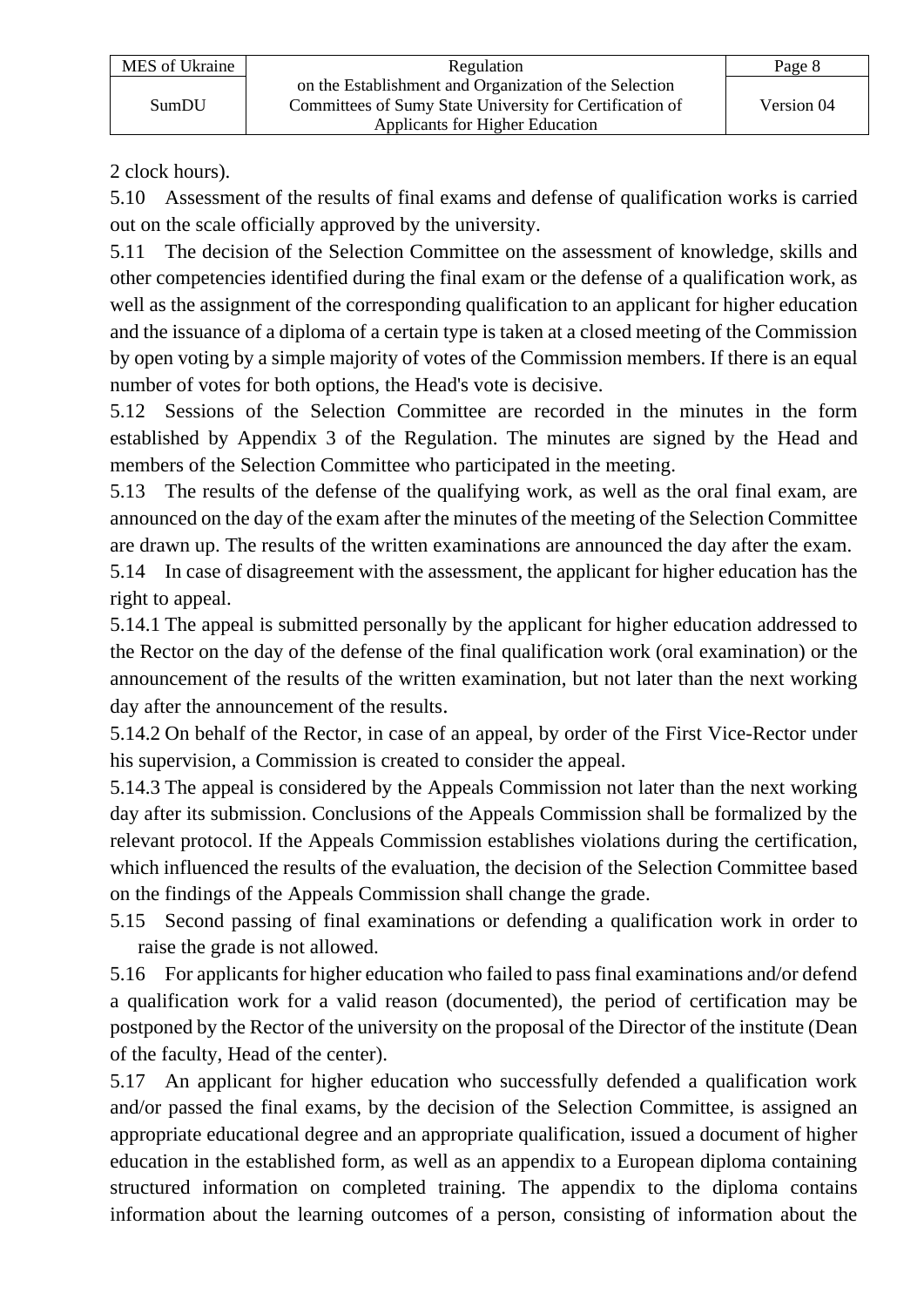| MES of Ukraine | Regulation                                                                                                         | Page 9     |
|----------------|--------------------------------------------------------------------------------------------------------------------|------------|
| SumDU          | on the Establishment and Organization of the Selection<br>Committees of Sumy State University for Certification of | Version 04 |
|                | Applicants for Higher Education                                                                                    |            |

names of disciplines with an indication of the received grades (points) and the number of ECTS credits (hours) received, about the defense of qualification work in a foreign language (if such defense was carried out), as well as information on the national system of higher education of Ukraine.

5.18 An applicant for higher education who has received final grades of "excellent" in at least 75% of academic disciplines, individual assignments and practices provided for by the curriculum of the corresponding educational level, who has grades "good" in other academic disciplines, individual assignments and practices, and has no "satisfactory" grades by results of semester control events, who has defended the qualification work and/or passed the final examinations with the grade of "excellent" and has proved himself in scientific (creative) work, may be awarded a diploma of higher education with honors by the decision of the Selection Committee.

5.19 An applicant for higher education, who received an "unsatisfactory" grade during the final exam or defense of the qualification work, is expelled from the university and is issued a standard academic certificate.

5.20 When passing several final examinations and defending a qualification work, obtaining an unsatisfactory grade from one examination or qualification work does not deprive the higher education applicant of the right to take other exams or defend the qualification work.

5.21 Applicants for higher education who have not been certified within the approved period for them and have not passed the final exams and/or have not defended their qualification work, have the right to re-certification (from the next academic year) within three years after expulsion from the university (during the work period (according to the approved schedule) of the Selection Committee of the corresponding specialty). The list of certification forms is determined by the curriculum in force at the time of re-certification. At the same time, only those final exams are repeated or those qualification works are defended for which an unsatisfactory grade was obtained.

5.22 In cases where the defense of a qualification work or the quality of its performance or the results of a check for academic plagiarism are deemed unsatisfactory, the examination committee determines whether the applicant for higher education is allowed to submit for a second defense the same work with revision, or is obliged to develop a new topic (tasks) determined by the issuing department. These conditions are indicated in the minutes of the meeting of the Selection Committee and in the order for the expulsion of the applicant for higher education.

5.23 Based on the results of the activities of the Selection Committee, the Head or his Deputy draws up a report. The report reflects the level of training of specialists and the characteristics of the competencies of applicants for higher education, the quality of qualification work, the relevance of the topic and compliance with the current state of science, technology and production, the characteristics of the knowledge of applicants for higher education found in final exams, shortcomings in training in certain disciplines. Proposals are given on improving the quality of training of specialists, eliminating shortcomings in the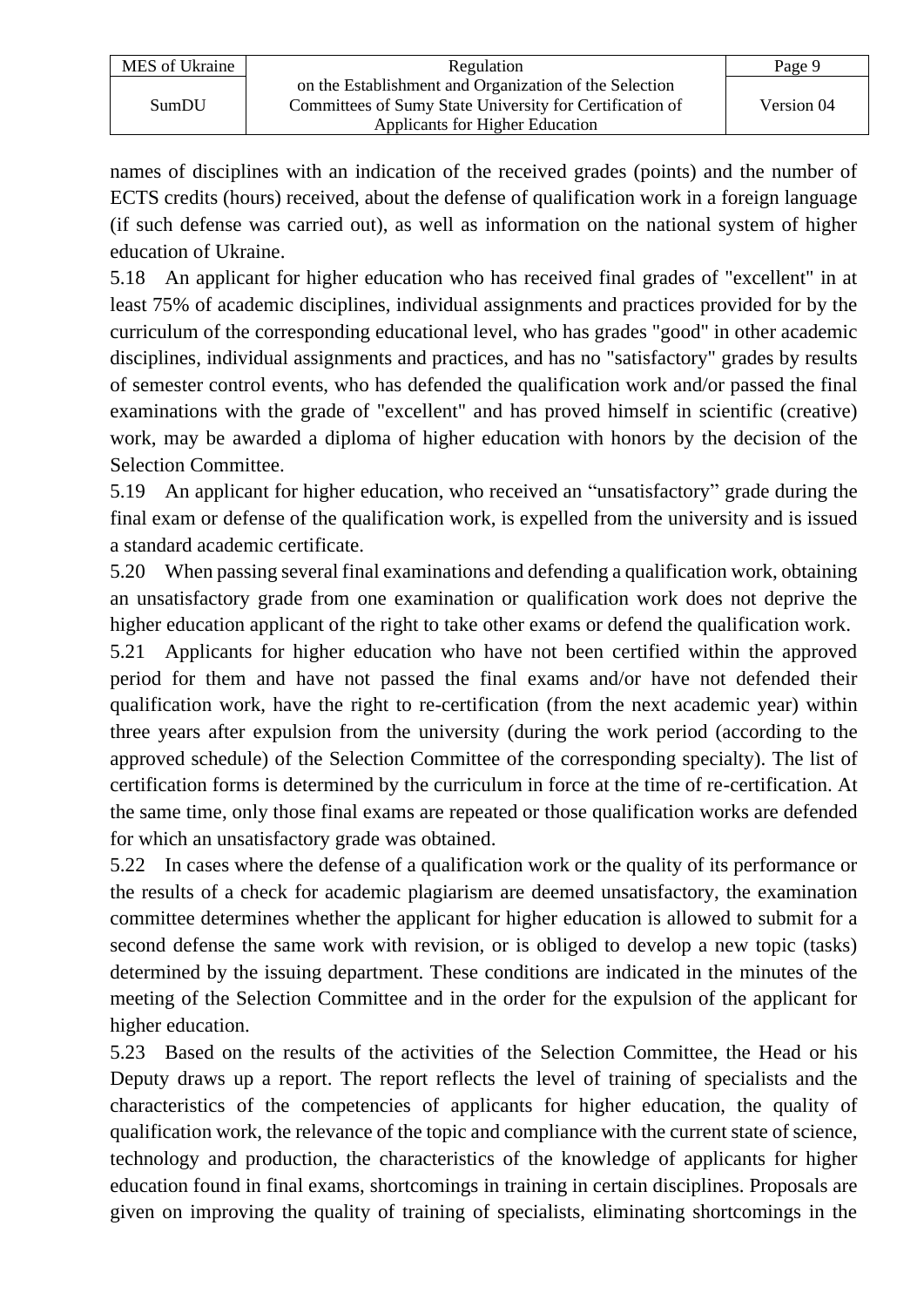| MES of Ukraine | Regulation                                                                                                         | Page 10    |
|----------------|--------------------------------------------------------------------------------------------------------------------|------------|
| SumDU          | on the Establishment and Organization of the Selection<br>Committees of Sumy State University for Certification of | Version 04 |
|                | Applicants for Higher Education                                                                                    |            |

organization of final exams and in the defense of qualification works; recommendations are given for sending the best applicants for higher education to continue their studies in master's and postgraduate programmes. The total number of qualification works has been determined. They:

- were performed under academic mobility programmes;
- were made to order of enterprises, institutions, etc.;
- were performed as interdepartmental complex works;

were introduced at enterprises, research institutions, the educational process of the university, etc.;

were recommended for implementation at enterprises, research institutions, the educational process of the university, etc.;

were defended in a foreign language (English, German, French, Polish and other languages of international academic communication);

have a high level of application of IT technologies (except for IT specialties);

have an in-depth scientific component.

5.24 The report on the results of the work of the Selection Committee is discussed at a meeting of the relevant issuing department and the Academic Council of the institute (faculty).

# **6. Features of Certification of Applicants for Higher Education Using Distance Technologies**

6.1 When administering a distance-learning final exam, the syllabus should additionally contain: a description of the procedure for administering the final exam using distancelearning technologies; information about the specific structure of the questions on the distance-learning final exam and the assessment criteria for higher-education applicants' answers. If the list of questions for the final exam is communicated to candidates in advance, in order to avoid preparing answers in advance, the procedure for the final exam may include an additional task (for example, writing a code word in the answer text), which applicants are informed about during the exam.

6.2 When scheduling the final certification of applicants, it is necessary to additionally indicate the identifier/link to the planned videoconference and its corresponding resource to ensure the publicity of the defense, as well as to provide for an additional reserve day of certification of applicants who will not be able to pass the qualification (certification) exam or defend a qualification paper at the scheduled time for valid reasons (in time to send the necessary documents, for technical reasons, due to sick leave, etc.). Pre-certification consultations may be conducted by means of audio or video conferencing according to the approved schedule with an identifier/link to the planned video conference and the corresponding resource of its implementation.

6.3 Applicants who have been admitted to take the final examination, but for objective reasons cannot participate in it using technical means determined by the university, must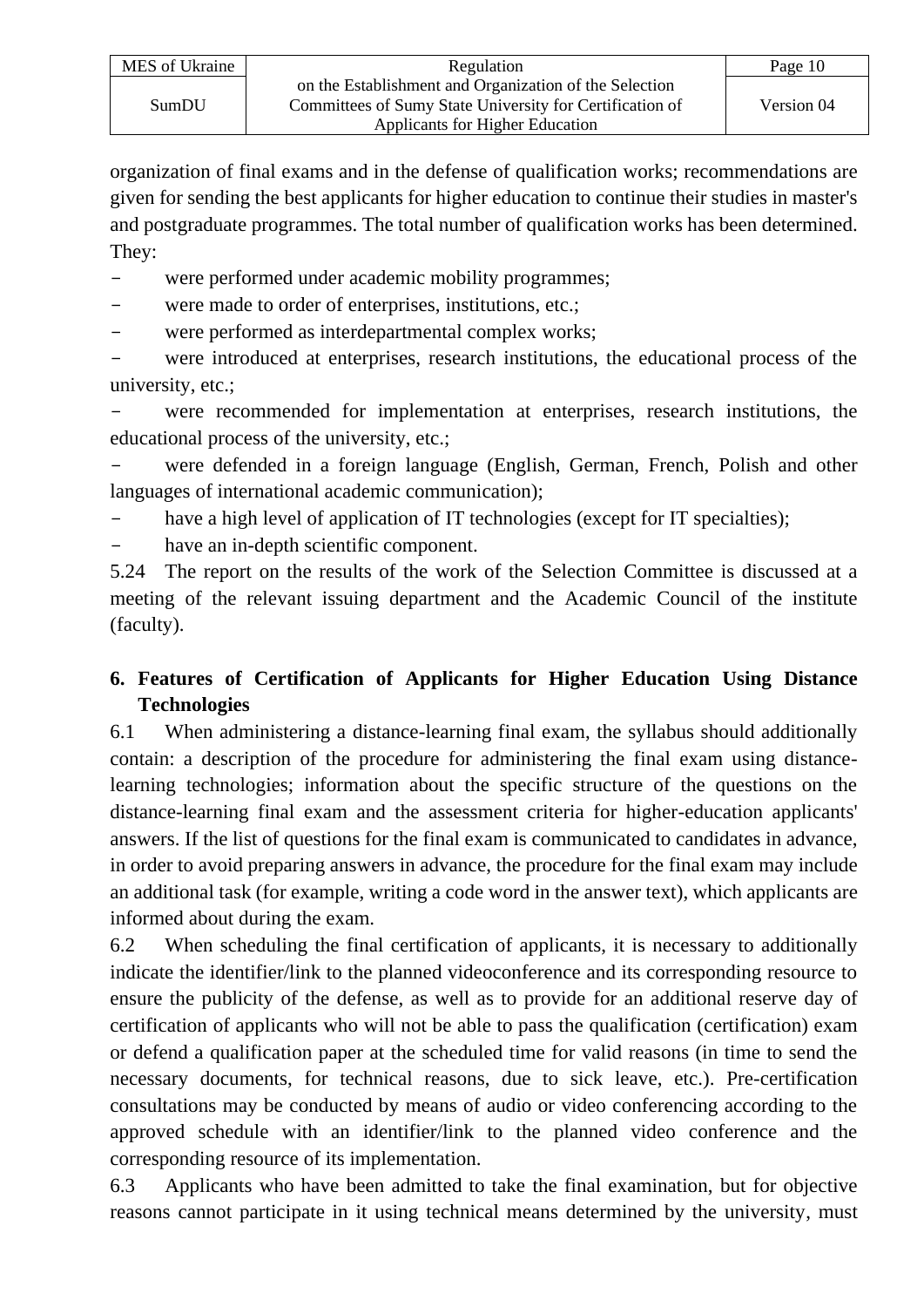| MES of Ukraine | Regulation                                                                                                         | Page 11    |
|----------------|--------------------------------------------------------------------------------------------------------------------|------------|
| SumDU          | on the Establishment and Organization of the Selection<br>Committees of Sumy State University for Certification of | Version 04 |
|                | Applicants for Higher Education                                                                                    |            |

provide the appropriate dean's office with supporting materials prior to the examination. In such a case, at the suggestion of the Director of the institute (center)/Dean of the faculty, the Selection Committee should select an alternative option for taking the exam that would ensure the identity of the applicant, the observance of academic integrity, and the ability to verify the applicant's learning outcomes. One such option may be for the applicant to complete the examination assignment by hand, photograph (scan) it and transmit it to the Selection Committee by means of electronic communication.

6.4 During the pre-certification and certification events it is recommended to carry out a preliminary check of technical parameters of communication settings with applicants and eliminate the identified problems. In case of force majeure circumstances during the certification event, the applicant must notify the Selection Committee about these circumstances by telephone, messengers or other means. In these circumstances, the possibility and timing of the certification event is determined by the dean's office on an individual basis.

6.5 For a certification in the form of a defense of a qualification work, a candidate submits both an electronic version (including graphic material (presentations, drawings)) and a paper version signed by the candidate. If the paper version cannot be submitted to the dean's office for defense, it is submitted to the dean's office after the defense of the qualification work, including when receiving documents on education from the dean's office.

6.6 Electronic archiving of the whole set of documents for protection for each applicant: qualification work in pdf-document format and relevant supporting documents (reviews, implementation acts, supervisor's response, etc.) and their submission to the Selection Committee are organized by the Head of the graduate department.

6.7 Certification in the form of defense of qualification work using distance learning technologies should be carried out in synchronous mode (videoconferencing).

At the beginning of the defense procedure, the secretary of the Selection Committee in the presence of the commission and the applicant must announce the following phrase before the applicant's speech: "Do you, (applicant's full name), confirm sending (date) the qualification paper on the topic "Subject of qualification paper" with total pages (total number of pages together with attachments) by e-mail to the university?"". The answer of the applicant of education should be recorded on the video of the defense.

As an alternative to the synchronous presentation, it is allowed to use the video recording of the speech (presentation) sent in advance by the applicant to the Selection Committee. The video recording should be made in such a way that it is possible to unambiguously identify the applicant's face and testify the fact of the applicant's performance. Question-and-answer sessions with the applicant must be held in synchronous mode

6.8 Minutes of meetings of Selection Committees, comments, reviews (photocopies thereof) and other materials of Selection Committees shall be sent by the secretaries of Selection Committees to officials and structural divisions by e-mail within the time limits specified in paragraphs 4.10.1–4.10.5 of the Regulation. As an exception, if there are